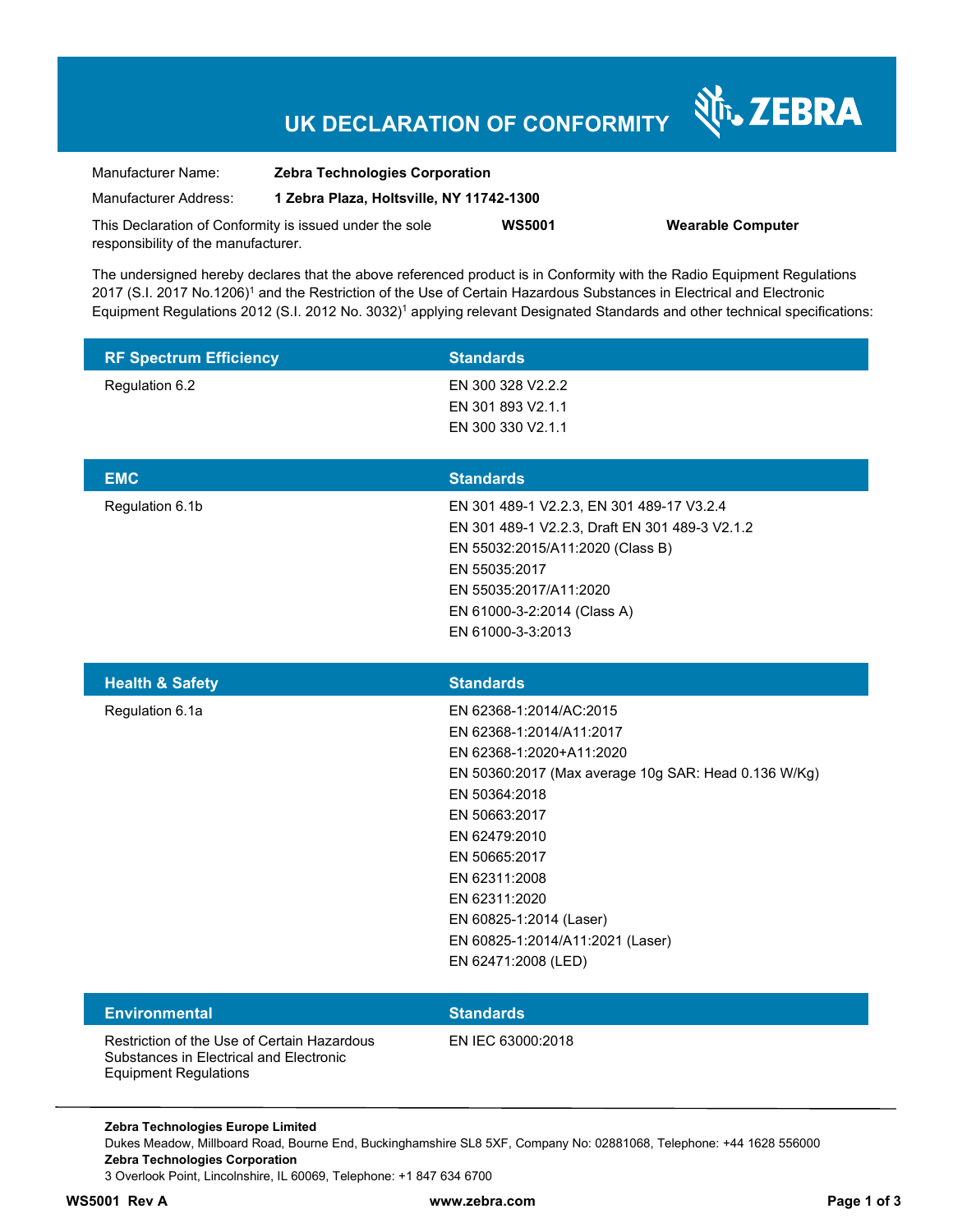## **UK DECLARATION OF CONFORMITY**



With regard to the Radio Equipment Regulations 2017 (S.I. 2017 No.1206)<sup>1</sup>, the conformity assessment procedure referred to in regulation 41(4)(a) and detailed in Schedule 2 has been followed.

 $^{\rm 1}$  As amended by applicable EU withdrawal legislation implemented at the time of issuing this declaration

**Signed on behalf of Zebra Technologies Corporation** 

*(Signature of authorized person)* Marco Belli Rev: A Annual Rev: A Annual Rev: A Annual Rev: A Annual Rev: A Annual Rev: A Annual Rev: A Annual Rev Sr. Manager, Regulatory **Date: 12 April 2022** Place: Bourne End, UK